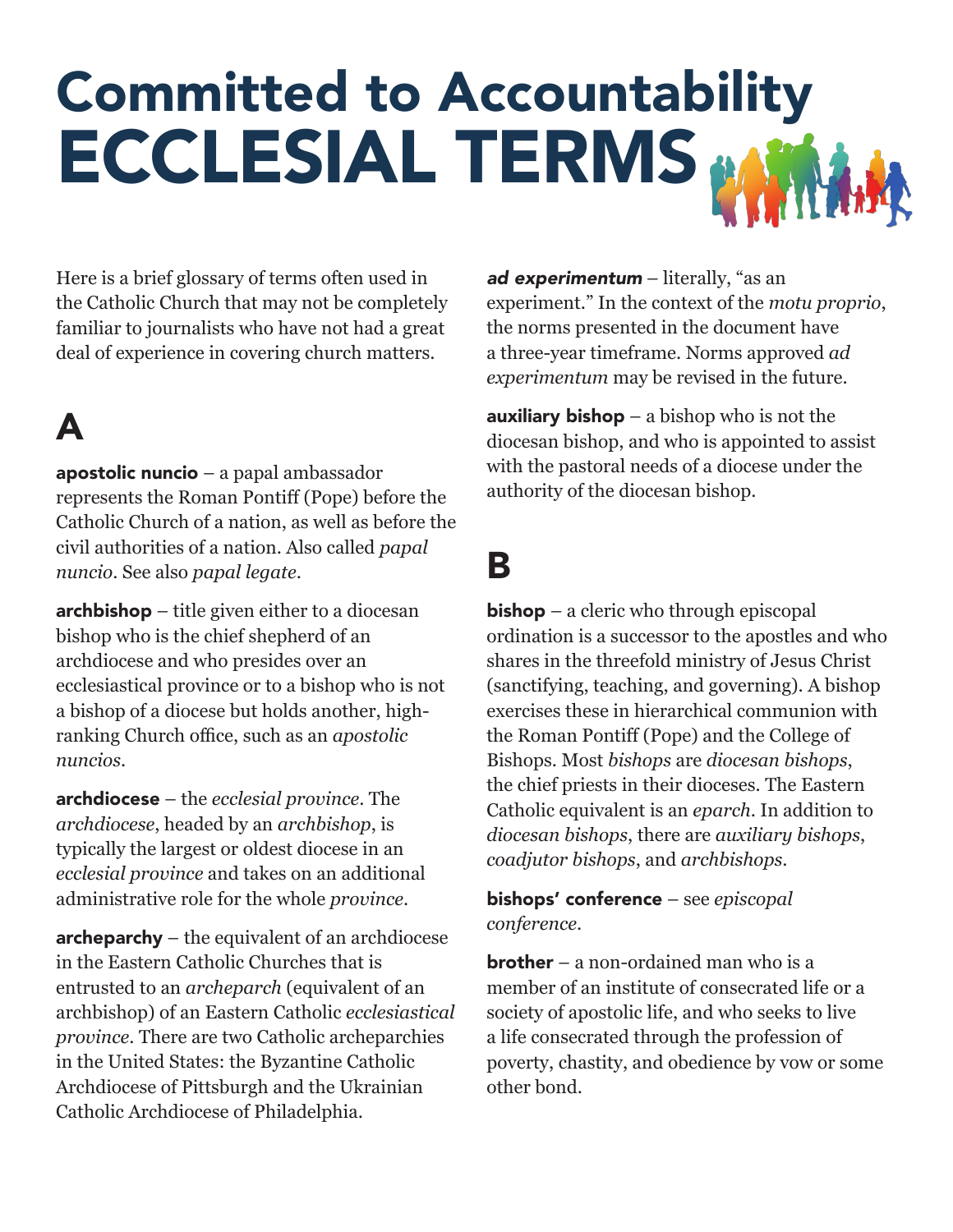C

 $c$ anon law – code of ecclesiastical laws governing the Catholic Church. In the Latin Church, the governing code is the 1983 *Code of Canon Law* (*CIC*). A separate but parallel *Code of Canons of the Eastern Churches* (*CCEO*) governs the Eastern Catholic Churches.

**cardinal** – the highest-ranking Catholic clergy below the pope. According to church law, *cardinals* are regarded as the pope's closest advisors. Most cardinals are archbishops. Those *cardinals* (79 years of age or below) are tasked with the responsibility of electing a new pope by gathering at a conclave in Rome.

CCEO – abbreviation for the Latin title, *Codex Canonum Ecclesiarum Orientalium*, which is the *Code of Canons of the Eastern Churches*. It was promulgated by Pope St. John Paul II in 1990.

 $\mathsf{celibacy}$  – the condition of living chastely in the unmarried state. At ordination, a diocesan priest or unmarried deacon in the Latin rite Catholic Church makes a *promise* of celibacy.

chancellor – the office of the chancellor is a mandatory office in a diocese. Although a chancellor may hold many different responsibilities in a diocese, the principal function of a chancellor is to maintain the records of the diocese under the authority of the diocesan bishop.

**chastity** – is the virtue of correctly ordering one's own sexual conduct and desires.

Church – The *local* or *particular Church* normally refers to a diocese or an eparchy. The universal Church refers to the entire Catholic communion of the Latin Church and the Eastern Catholic Churches.

 $clergy - a collective term referring to ordained$ bishops, priests, and deacons.

CIC – abbreviation for the Latin title, *Codex Iuris Canonici*, which is the *Code of Canon Law*. The current version used by the Catholic Church (Latin rite) is the 1983 *Code of Canon Law.*

coadjutor bishop  $-A$  bishop appointed to a Catholic diocese or archdiocese to assist the diocesan bishop. Unlike an *auxiliary bishop*, the *coadjutor (arch)bishop* has the right of succession, meaning that he automatically becomes the new bishop when the diocesan bishop retires, resigns, or dies.

**chancellery** – the main office building of a diocese.

**College of Cardinals** – the body of all cardinals of the Catholic Church, including both Latin and Eastern Church cardinals. The cardinals are chosen by the pope as his chief advisers. Most are archbishops or prefects of major departments at the Vatican.

**conclave** – The gathering of the world's Catholic cardinals after the death of the pope to elect a new pope. Only cardinals under the age of 80 are allowed into a conclave.

**congregation** – a term used for some Vatican departments responsible for important areas of church life, such as worship and sacraments, the clergy, and saints' causes.

**curia** – the offices through which a bishop administers a diocese. The *bishop of Rome* (the pope) administers the universal Church (through the *Roman Curia*) while a bishop administers a diocese (through a *diocesan curia*).

#### D

deacon – The first of three ranks in the ordained ministry. Deacons preparing for the priesthood are called *transitional deacons*. Those not planning to be ordained priests are called *permanent deacons*. Married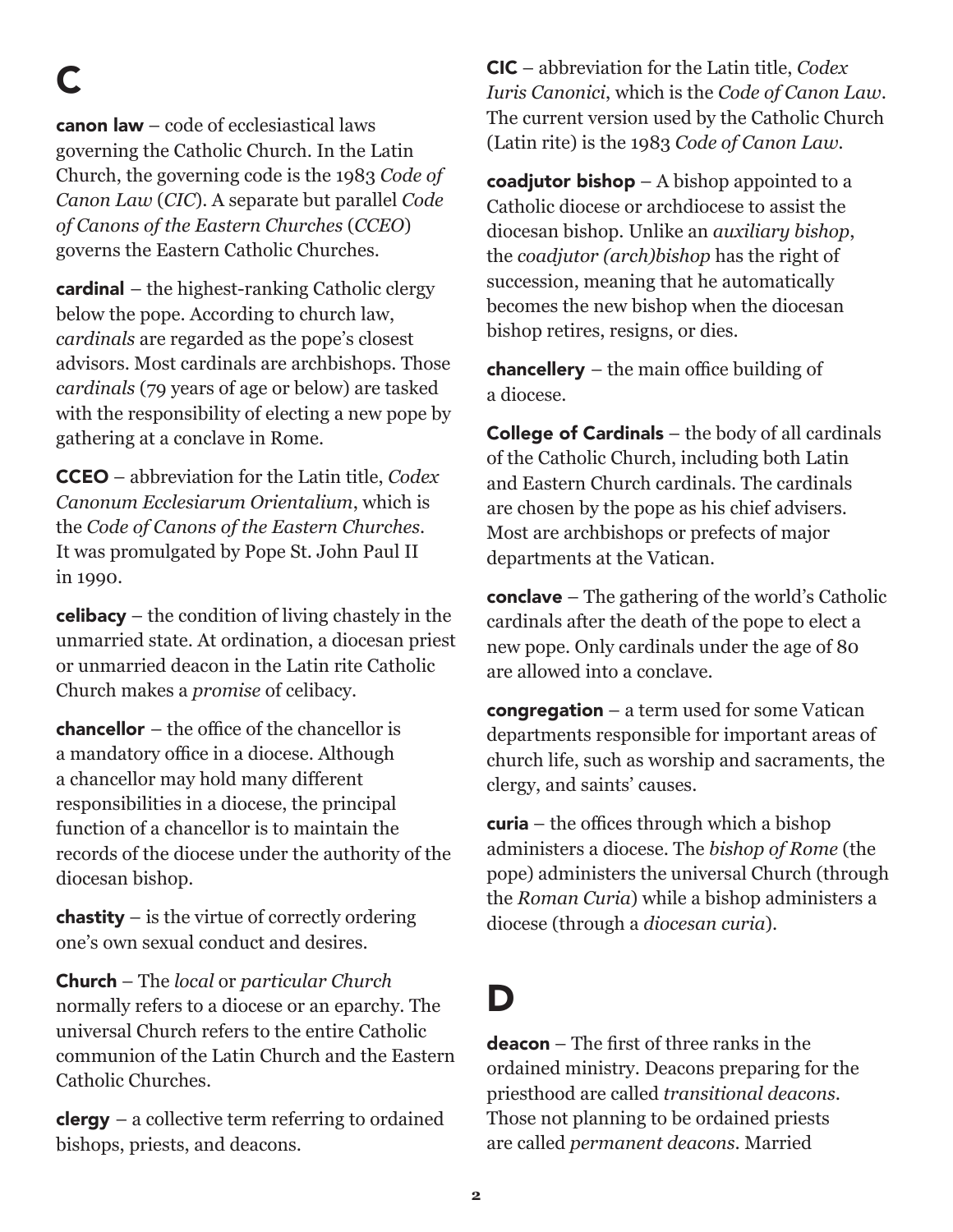men may be ordained only as *permanent deacons*, while single men are ordained with a commitment to celibacy either as *transitional* or *permanent deacons*.

defrocking – When a cleric is dismissed from the clerical state without his consent for a crime under canon law. It is sometimes imprecisely described as *defrocking* or *unfrocking*; these terms, which refer to the removal of clerical vestments are a common colloquial term. Properly speaking, laicization without consent should be referred to as a *dismissal from the clerical state* or *forced laicization*. See also *laicization*.

 $delict - an act which is a crime under canon$ law, the governing law of the Catholic Church. Acts considered to be a crime are articulated in the *Code of Canon Law* (for Latin rite Churches) and in the *Code of Canons of the Eastern Churches* (for Eastern rite Churches).

diocesan bishop - A bishop who heads a diocese. He may be assisted by *auxiliary bishops* or a *coadjutor bishop*. See also *auxiliary bishop* and *coadjutor bishop*.

diaconate – the office of deacon or the collective body of deacons. Deacons preparing for the priesthood are ordained into the *transitional diaconate*. Those not called to be ordained priests ordained are ordained into the *permanent diaconate*. See also *deacon*.

 $dicastery - a type of administrative body of$ the Holy See's Roman Curia, which includes *secretariats*, *congregations*, *dicasteries*, *tribunals*, *pontifical councils*, and other offices.

In the context of the *motu proprio*, the *competent dicastery* refers to one of several Congregations of the Roman Curia. The *competent Dicastery* is the particular office with authority and responsibility to review and respond to the case at hand.

diocese – a geographic territory of the Church that is governed by a bishop. A list of the 178 Latin Church (arch)dioceses of the United States is available on the USCCB website (*www. usccb.org/about/bishops-and-dioceses/alldioceses.cfm*).

*durante munere* – literally, "while in office." In reference to the *motu proprio*, this refers to acts committed by clerics while in office.

#### E

Eastern Catholic Churches – Catholic Churches with origins in Eastern Europe, Asia, and Africa that have their own distinctive liturgical, legal, and organizational systems and are identified by the national or ethnic character of their region of origin. Each is considered fully equal to the Latin tradition within the Church. In the United States there are 16 Eastern Catholic Church dioceses and two Eastern Catholic Church archdioceses. In addition, there is one non-territorial Eastern Catholic Church apostolate in the United States. See also *eparchy* and *archeparchy*.

eparchy – an Eastern Catholic Church equivalent of a *diocese* in the Latin Church. An *eparchy* is governed by an *eparch* (bishop) who is the *local hierarch* (ordinary) of the Church in that territory. There are 18 eparchies and archeparchies in the United States (*www. usccb.org/about/bishops-and-dioceses/ all-eparchies.cfm*).

episcopal – referring to a bishop, a group of bishops, or to the form of church governance by which bishops have authority.

#### episcopal conference (*bishops'*

*conference*) – a national or regional body of bishops that meets periodically to collaborate on matters of common concern in their country or region. The United States Conference of Catholic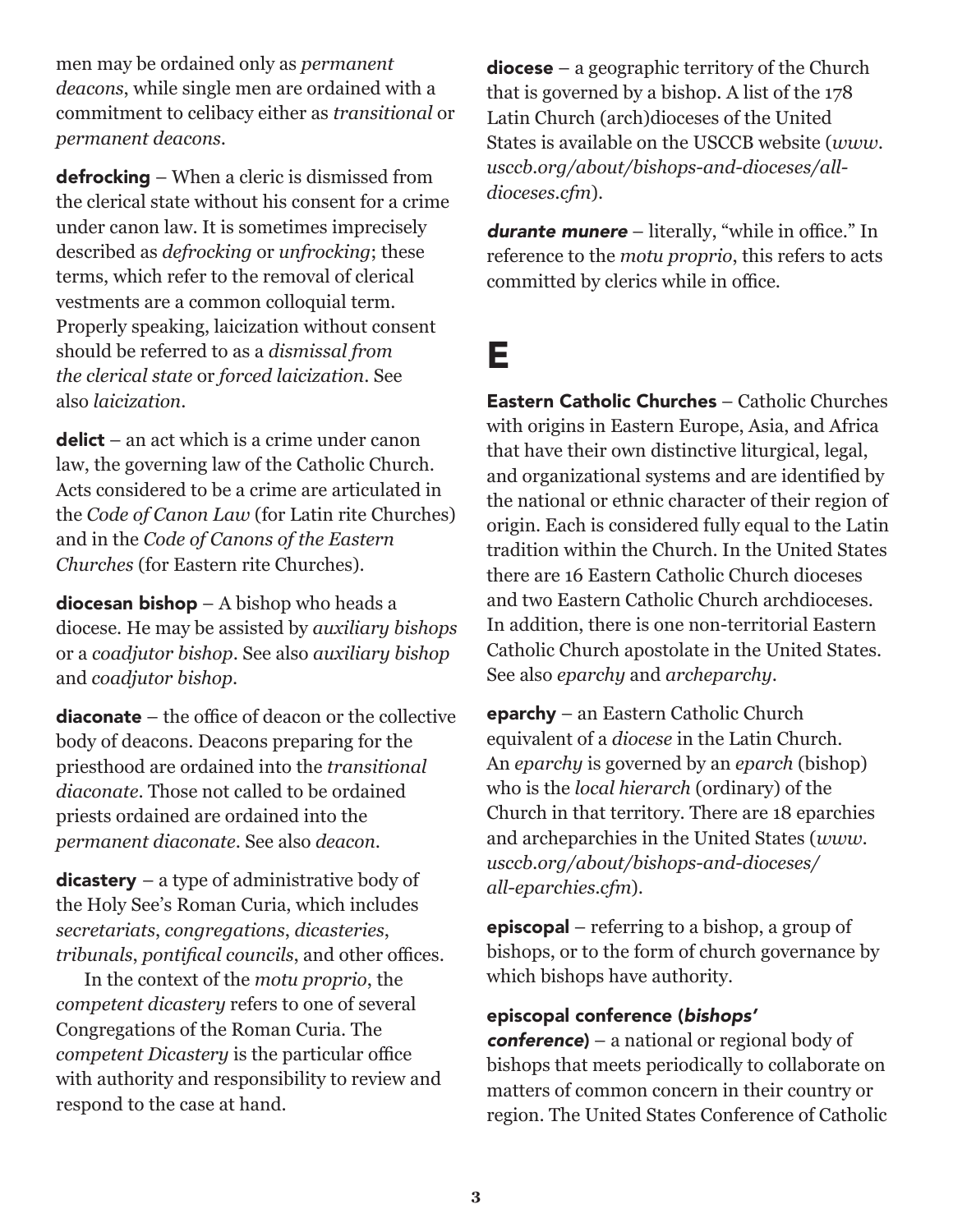Bishops (USCCB) is the *bishops' conference* in the United States.

**ex officio** – a right by virtue of the office one holds. Literally, "from the office." When a person has a right because of the office they hold.

**excommunication** – a Church penalty which forbids a Catholic from receiving the Eucharist or any other of the sacraments or to exercise any ecclesiastical ministries, offices or functions. An excommunicated person remains a member of the Church with the hope that he or she will amend their ways and return to full participation in the life of the Church.

#### F

finance council - a diocesan body mandated by the *Code of Canon Law* that is charged with preparing the annual diocesan budget and annually reviewing diocesan expenses and revenues.

### H

hierarchy – the collective body of bishops throughout the world or within a particular region. It may also refer to all who are ordained: deacons, priests, and bishops.

hierarch – equivalent term for an *ordinary*, used in the Eastern Catholic Church for the cleric who has the primacy of authority in an eparchy. A *hierarch* holds the rank of eparch/ major archbishop (equivalent of a Latin rite bishop). See also *local ordinary* (*local hierarch*) and *ordinary* (*hierarch*).

Holy See – the diocese of Rome, which is the diocese of the bishop of Rome (the pope) and the chief diocese of all Catholic dioceses and eparchies of the universal Church. *Holy See* often refers to the pope and the offices of the

Roman Curia, the governing and administrative offices of the Holy See. In general use, the term *Vatican* is synonymous with *Holy See*.

#### L

**laicization** – the process by which a priest is dismissed from the clerical state. Sometimes used as a penalty for a serious crime or scandal, but more often it comes at the request of the priest. A laicized priest is barred from all priestly ministry with one exception: he may give absolution to someone in immediate danger of death. The pope must approve all requests for laicization.

laity/lay – in canon law, anyone not ordained a deacon, priest, or bishop is a layperson. In this legal canonical sense, women religious (sisters) and nonordained men religious (brothers) are technically laity. In the documents of the Second Vatican Council, however, the laity are those who are neither ordained nor members of a religious order. The Vatican II sense of the term *laity*—whereby the faithful are composed of laity, religious brothers and sisters, and ordained clergy—is usually intended in most discussions of laypeople and their role in the Church.

**Latin rite** – may refer to persons, sacraments, laws, traditions, organizations, or other bodies or entities in the *Latin Catholic Church*. Such entities are commonly, but imprecisely, called the Roman Catholic. It is more precise, for example, to say "in the Latin rite diocese," rather than "in the Roman Catholic diocese."

Latin Church (Latin Catholic Church) – commonly, but imprecisely, called the Roman Catholic Church or the Western Church, the *Latin Church* is the largest of the 24 churches that have their own laws and liturgical rites recognized by the supreme authority of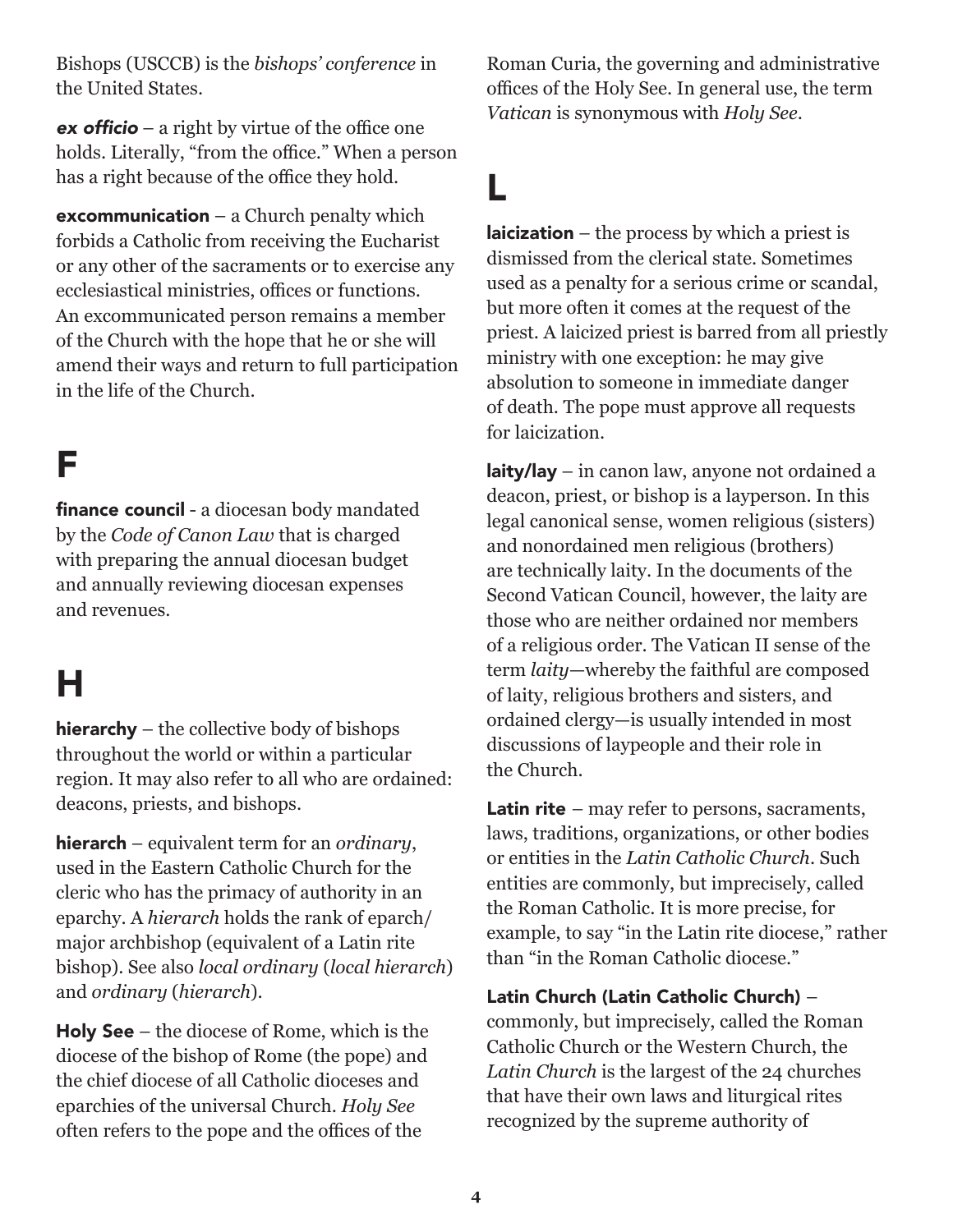the Church. These 24 churches are in full communion with the Holy Father and form the Catholic Church.

legate (papal legate) – representative of the pope (appointed by him) sent to foreign nations or to a national Church. Nuncios are the type of *papal legates* appointed to foreign nations with which the Holy See has diplomatic relations. The *papal legate* to the United States is the *papal nuncio* (or *apostolic nuncio*), currently Archbishop Christophe Pierre.

**liturgy** – a general term for all the Church's official and approved acts of worship which are carried out in the name of the Church. It includes the Mass (also called the *eucharistic liturgy*), the celebration of the other sacraments, and the Liturgy of the Hours, which contains the official prayers recited by priests, deacons, and some others to sanctify parts of the day.

local ordinary (local hierarch) – the office holder with the authority and jurisdiction to execute laws of governance over a particular territory. For example, the Bishop of Rome is the *local ordinary* of the Catholic Church. The diocesan bishop is the *local ordinary* of a diocese.

#### M

Mass (eucharistic liturgy) – the central act of worship in the Catholic Church. The Mass is divided into two main parts. The *Liturgy of the Word* includes scripture readings and a homily and ends with the general intercessions. The *Liturgy of the Eucharist* begins with the offering of the gifts, followed by consecration of the bread and wine and the reception of Communion. Catholics believe that in the consecration the bread and wine truly become the Body and Blood of Christ.

metropolitan – the archbishop of an archdiocesan/metropolitan see. The diocesan archbishop is, by virtue of his office, the *metropolitan*. The *metropolitan archbishop* has limited supervisory jurisdiction over the ecclesiastical province of the other (suffragan) dioceses in the ecclesiastical province. The archbishop is usually only referred to as the *metropolitan* in contexts that reference his capacity as head of the province.

**metropolitan see**  $-$  the governing territory (archdiocese or archeparchy) under the authority of the metropolitan archbishop. It is the chief diocese of an ecclesiastical province. *Metropolitan see* refers to the archdiocese itself and to the seat of authority that the metropolitan holds. The ordinary of the *metropolitan see* is the known as the *metropolitan archbishop*, who is the ordinary of the archdiocese.

**ministry** – a broad term for any activity conducive to the salvation of souls. It can include ordained ministry, such as liturgical leadership and administration of the sacraments, or lay ministry, such as instructing children in the faith, serving the poor, visiting the sick, or being an altar server, reader, or music leader at Mass.

*motu proprio* – literally, "on his own initiative." A papal document that expounds upon existing—or creates new—church law or procedures.

# N

nun – strictly speaking, a member of a religious community. It generally refers to all women religious, even those in simple vows, who are more properly called *sisters*. Whether a woman religious is a *nun* or *sister* in a strict sense, it is appropriate to use the term *Sister* as the religious title before her name.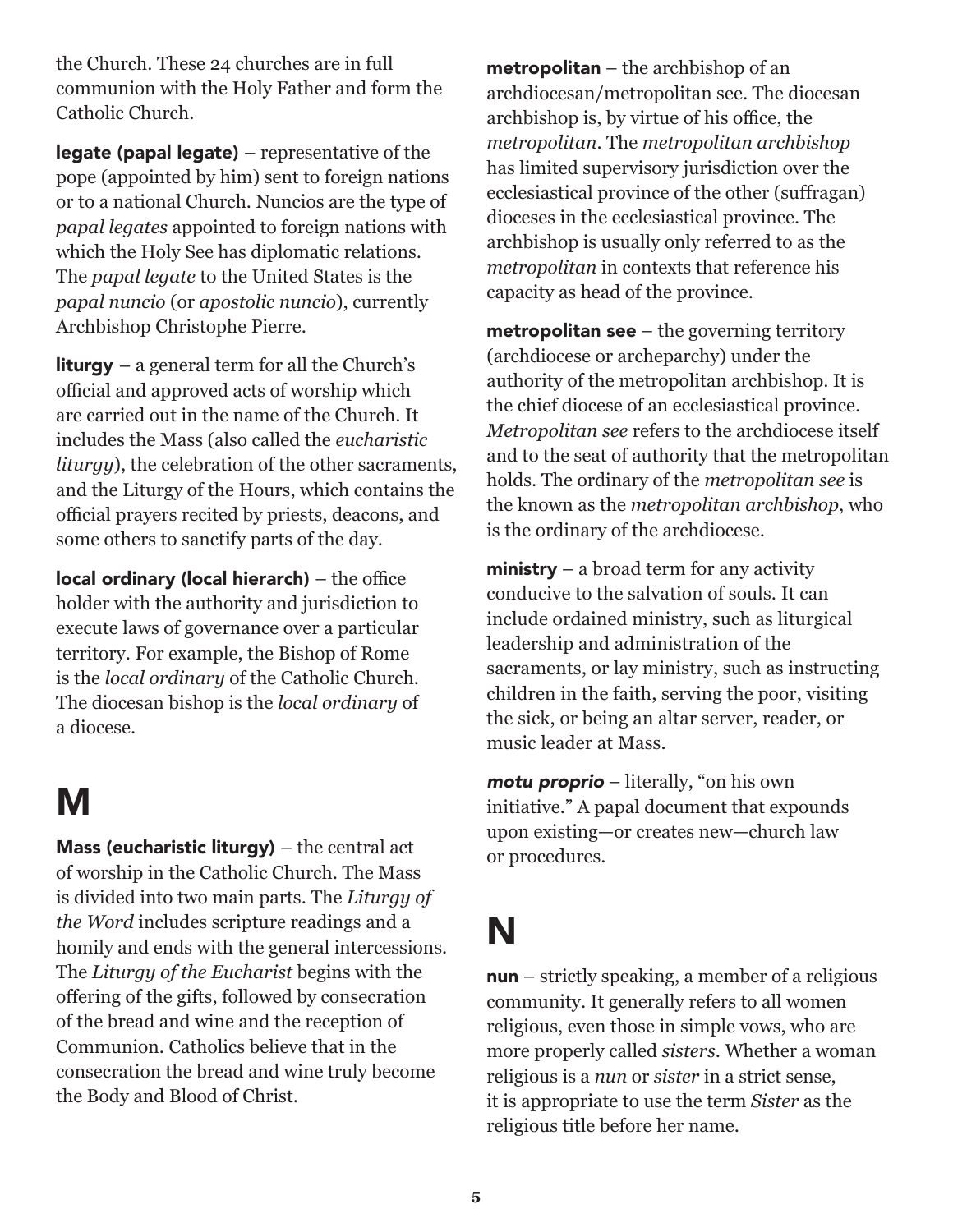O

ordinary (hierarch) – a diocesan bishop, or others who are placed over a particular church or community that is equivalent to a diocese, as well as those persons who possess ordinary executive power.

#### P

papal nuncio – see *apostolic nuncio*.

**parish** – a certain community of the Christian faithful in a diocese whose pastoral care is entrusted to a pastor under the authority of the diocesan bishop. Most parishes are formed on a geographic basis, but they may be formed along national or ethnic lines.

pastor – a priest in charge of a Catholic parish or congregation. He is responsible for administering the sacraments, instructing the congregation in the doctrine of the Church, and providing other services to the people of the parish.

**pastoral council** – a parish or  $(\text{arch})$ diocesan body that the pastor or (arch)bishop consults concerning policies and major decisions in the governance of the Church. Such a council's role is consultative and always subject to the final authority of the pastor or bishop.

#### priest (religious priest / diocesan priest) –

a baptized man who has been ordained by a bishop. Sometimes called a *presbyter*. *Religious priests* are professed members of a religious order or institute. *Religious priests* live according to the rule of their respective orders. In pastoral ministry, they are under the jurisdiction of their local bishop, as well as of the superiors of their order. *Diocesan priests* (also called *secular priests*) are under the direction

of their local bishop. Most serve in the parishes of the diocese, but they may also be assigned to other diocesan posts and ministries or be released for service outside the diocese.

pontifical representative  $-$  the representative (appointed by the pope) who is sent to foreign nations or to a national Church. In countries with diplomatic relations with the Holy See, this representation is held by the papal nuncio. In the United States, the *pontifical representative* is the papal nuncio (or apostolic nuncio). The term may also include the pope's representatives in other offices as well, such as offices within the Holy See or those appointed as superior general of a religious order.

presbyteral council – a council of priests from a diocese. This is the principal consultative body mandated by the *Code of Canon Law* to advise the diocesan bishop in matters of pastoral governance. It consists of bishops and priests serving the diocese.

**presbyterate** – either a synonym for the *priesthood* or a reference to the collective body of priests of a diocese or other ecclesiastical jurisdiction.

province (ecclesiastical province) – an *ecclesiastical province* is a territory consisting of several dioceses or eparchies (the *suffragan sees*), including at least one *archdiocese* or *archeparchy* (the *metropolitan see*), headed by a *metropolitan archbishop*. The *metropolitan* has certain ecclesiastical jurisdiction over the other bishops/dioceses in the *province*; the metropolitan's obligations and authority with respect to the dioceses in the province are in the *Code of Canon Law*.

province (of a religious order) – a grouping of communities of a religious order under the jurisdiction of a provincial superior.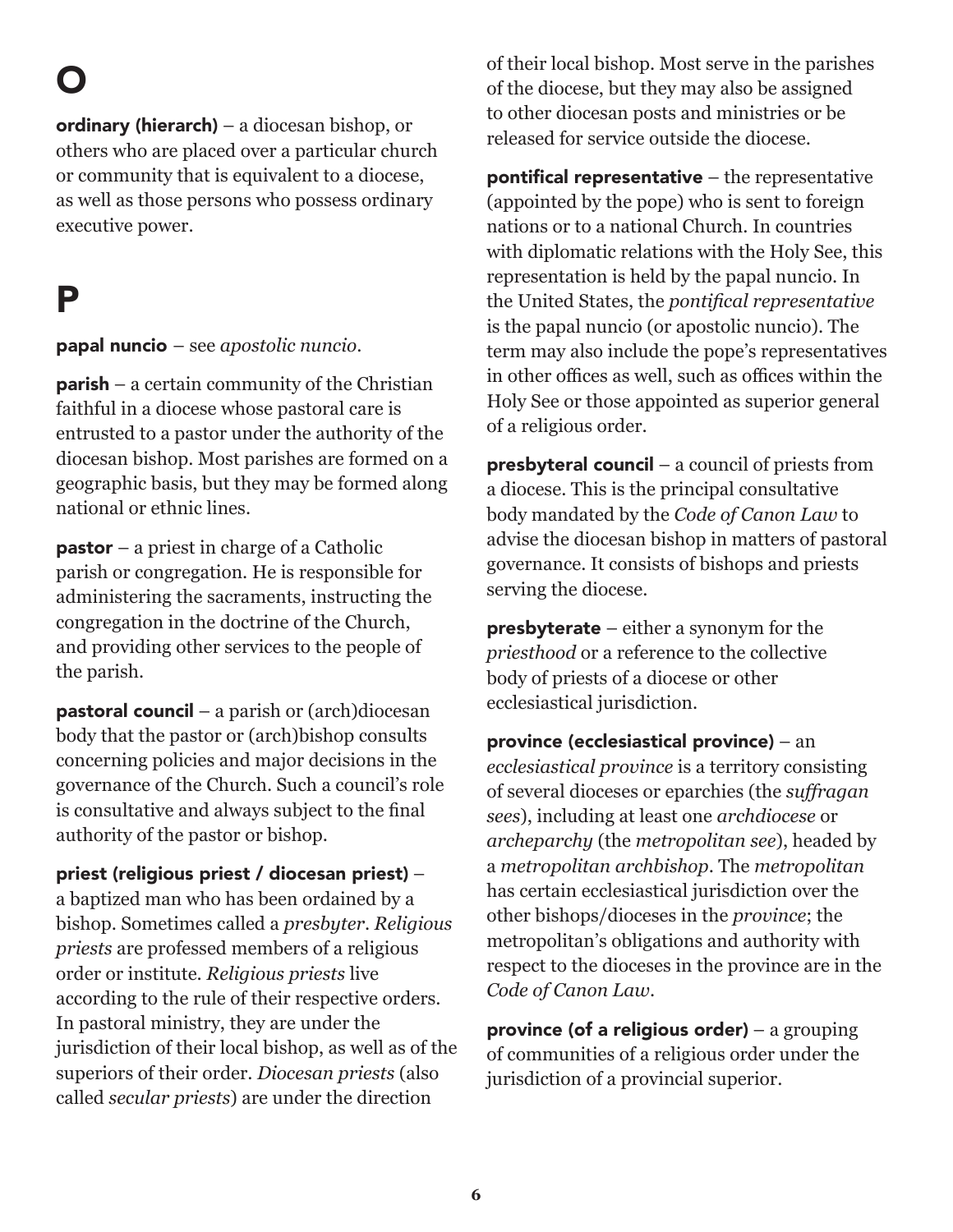R

region (or episcopal region) – a territory of *ecclesiastical provinces* and their dioceses in the United States, covering one or more U.S. states. The USCCB has 14 defined *episcopal regions* (Region I through Region XV). The *episcopal regions* in the United States are as follows:

Region I: Maine, Vermont, New Hampshire, Massachusetts, Rhode Island, and Connecticut Region II: New York Region III: New Jersey and Pennsylvania Region IV: Delaware, District of Columbia, Maryland, Virginia, and West Virginia Region V: Alabama, Kentucky, Louisiana, Mississippi, and Tennessee Region VI: Michigan and Ohio Region VII: Illinois, Indiana, Wisconsin Region VIII: Minnesota, North Dakota, and South Dakota Region IX: Kansas, Missouri, Iowa, and Nebraska Region X: Arkansas, Oklahoma, and Texas Region XI: California, Hawaii, and Nevada Region XII: Alaska, Idaho, Montana, Oregon, and Washington Region XIII: Utah, Arizona, New Mexico, Colorado, and Wyoming Region XIV: Florida, Georgia, North Carolina, and South Carolina Region XIV: Eastern Catholic Churches *sui juris*

Roman Curia – the administrative and governing body of the Holy See, composed of various dicasteries, which assists the pope in governing the Church.

#### S

sacraments  $-$  efficacious signs of grace that were instituted by Christ in order to dispense divine life through the power of the Holy Spirit. There are seven sacraments: *baptism*, *confirmation*, *Eucharist*, *penance*, *matrimony*, *holy orders* and the *anointing of the sick*.

see – another name for a diocese or archdiocese. It appears in such phrases as *Holy See*, *titular see*, *metropolitan see*, *suffragan see*, and *see city*. An archdiocese is the *metropolitan see* of a province, while the dioceses under it are *suffragan sees*. A *see city* is that city after which the diocese or archdiocese is named.

seminary – an educational institution for men preparing for the priesthood.

 $sister - in popular speech, any woman religious.$ Strictly, the title applies to women religious of those institutes, mostly formed during or since the 19th century, whose members do not profess solemn vows.

Society of Apostolic Life – a group of men or women who come together to live life in common, as brothers or sisters, according to the *constitution* of their *society*, while pursuing a particular apostolic purpose in society. *Societies of Apostolic Life* can be either lay or clerical. Some such societies follow the evangelical counsels of poverty, chastity, and obedience. They do not, however, make any formal vows.

Institute of Consecrated Life – an institute, either religious or secular, by which members assume the evangelical counsels of poverty, chastity, and obedience through a public vow or some other sacred bond.

> **Secular Institute – an institute of** consecrated life in which members of the Christian faithful *live in the world* and seek to contribute to the sanctification of the world. Members assume the evangelical counsels of poverty, chastity, and obedience, and are bound by obligations set forth by the institute.